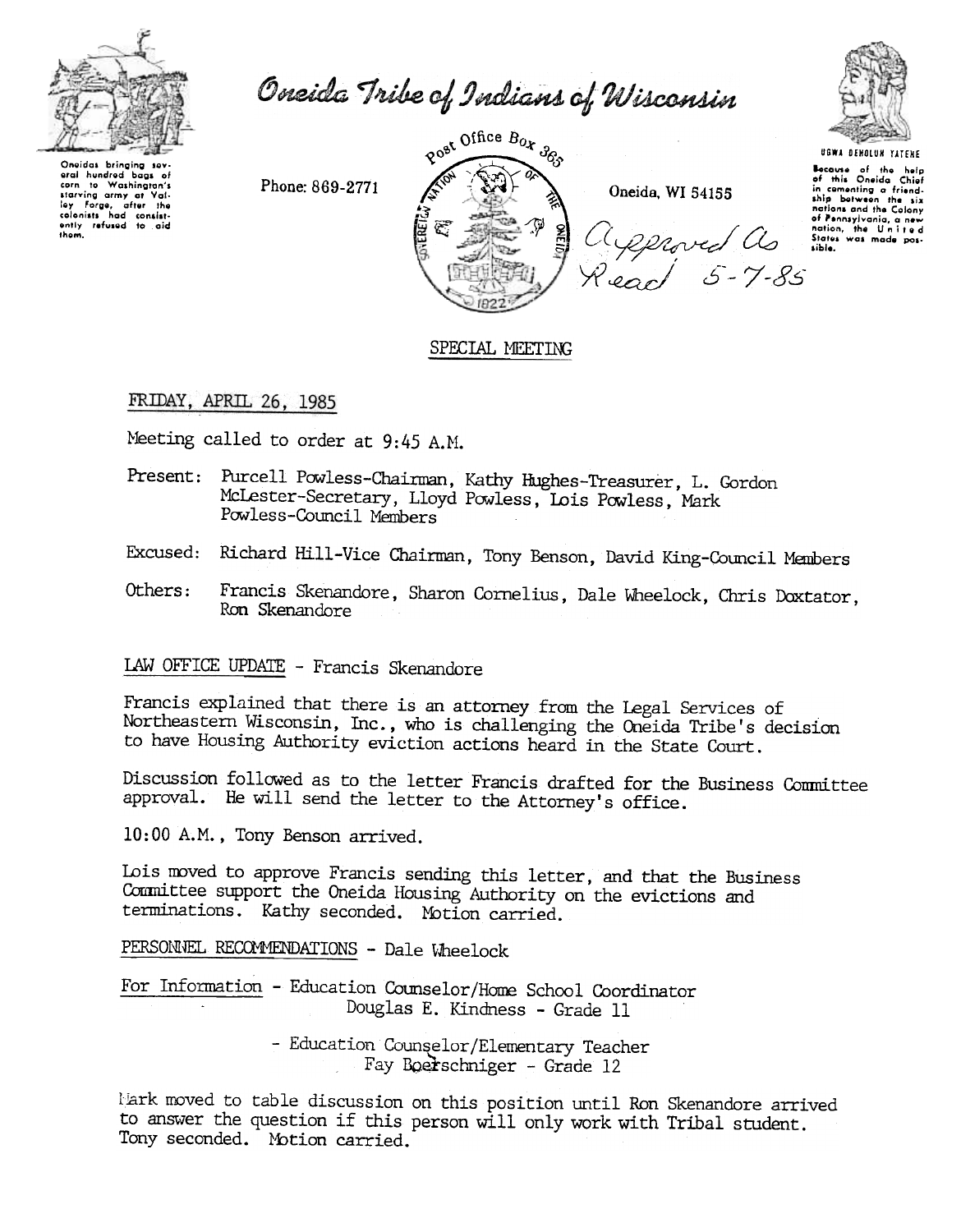# PERSONNEL RECOMMENDATIONS (CONTINUED)

Food Service Workers (2 positions) Permanent Part-time - Grade 4  $$4.26/hr$ .

- 1. Todd B. Wayer<br>2. Carmen Danfori
- Carmen Danforth

Only one person was employed at this time because of the work load.

- Request for Creation of two part-time lifeguard positions at the Norbert Hill Center.

Lois moved to table this request until April 30, 1985, so Dale can check to see if this is in the Norbert Hill Center budget. Kathy seconded. Motion carried.

Mark moved to take the Education Counselor/Elementary Teacher from the table. Tony seconded. Motion carried.

Ron Skenandore explained that the person would only be working with Tribal students.

- Maintenance Trainee at Norbert Hill Center - Grade 12 - \$6.27/hr.

Michael S. King was selected but has since turned the job down for other employment. The second selection Daniel A. Summers was hired.

Investment Strategy for Oneida Tribal Employee Health Insurance Fund,

The Business Committee approved the Investment, contingent on a plan being developed by the Personnel Office and the Investment Committee.

Investment Strategy and Implementation Plan:

On May 1, 1985 with a deposit of \$51,521.47, a cash on hand in the checking account will start at a minimum of \$60,000 to meet monthly expenses.

Reserves in \$50,000 increments will be invested in Certificates of Deposits for 90 days at a higher yield than the Money Maker checking account. The C.D.s will be determined by the Oneida Investment Committee to obtain maximum return on the investment.

Whenever a reserve is built up to the \$50,000 amount, a new C.D. will be initiated for 90 days, , which is a set of the set of the set of the set of the set of the set of the set of the set of the set of the set of the set of the set of the set of the set of the set of the set of the set of the set of the set of the

Maturing 90 day C.D. will be reinvested into 180 day high yield C.D.s.

Implementation of this plan will be on May 1, 1985.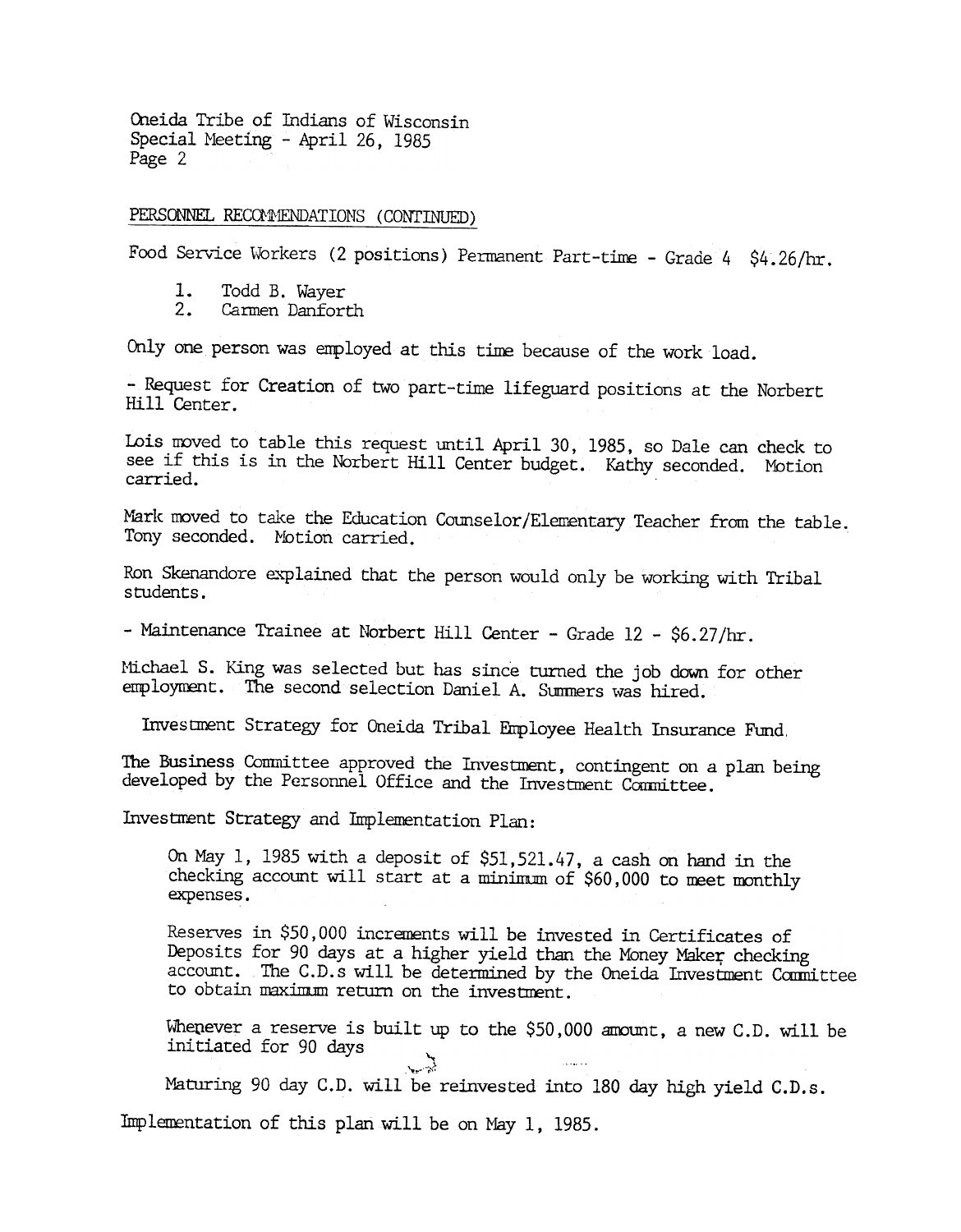### POSTING OF SUMMER SESSION POSITIONS

The Personnel Office was directed to bring back the individuals who have previously worked in the Super Summer Session and are willing to work again this year (for a procedural exception), and provide a list for the positions that need posting. Discussion followed on the budget for the Summer Session.

Kathy moved to table this request until the budget is prepared, and to put this item on the agenda for May 3, 1985. Lois seconded. MOtion carried.

#### REPORT ON ENERGY MARKETING (SUNWAY) - Sharon Cornelius

Sharon reported that the Sunway Group has filed a Chapter 11 bankruptcy case in the United States Bankruptcy Court in Michigan.

They are attempting to reorganize their business and develop a plan to pay their creditors. The Oneida Tribe is not a priority creditor and also the Tribe is an unsecured creditor. 'The Sunway Group had businesses in Michigan New York, Minnesota, and Wisconsin. They vacated from building in three states in the same manner as they left the Industrial Park. They owe the Tribe \$5,000.00.

### LITIGATION REPORT - L. Gordon McLester

The Litigation Ccmnittee met on April 17, 1985 and reviewed the material from Arlinda Locklear.

Kathy, Lois and Gordon were present. Dave had another meeting and Rick was on vacation.

The Litigation Committee discussed the make up of the negotiating team for Wisconsin and recommended 2 members from the Litigation Committee, along with Arlinda Locklear and Francis Skenandore. The other three members of the Litigation Committee would be alternates.

Public meetings will be held once a month and articles will be printed in the Kalihwisaks.

The Litigation Committee listed four main areas of consideration:

- 1.<br>2. Per Capita Payment
- Economic Development
- 3. Education Expansion
- 4. Health Service Guarantees

These are just a point to start. from.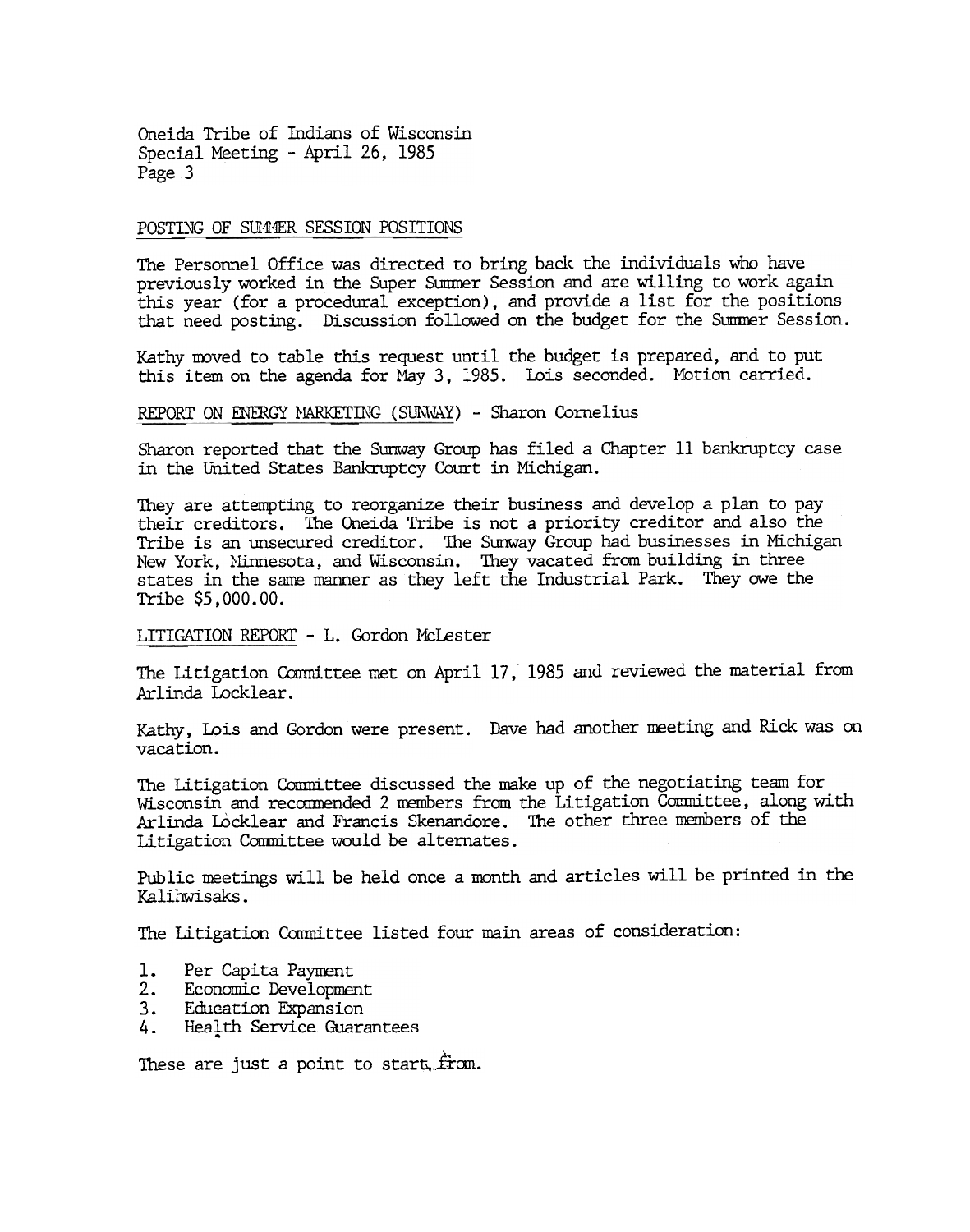#### LITIGATION REPORT (CONTINUED)

A meeting was planned for April 27 and 28, 1985 in Buffalo, New York of all Oneida parties to begin discussions on the Land Claims. This now has been cancelled until May, with hopes of more parties being able to attend.

Mark moved to approve the recommendation for the Negotiating Team with the exception of Arlinda Locklear. Lloyd seconded.

2 voted yes. Gordon, Tony, Kathy and Lois voted no. Motion fails.

Kathy moved to approve the recommendation of the Negotiating Team be 2 members of the Litigation Camlittee, Francis Skenandore and Arlinda Locklear and the other Litigation members be alternates. Lois seconded. Mark opposed. Mbtion carried.

Mark stated that he feels the Negotiating Team should only be Oneidas and Ar linda Locklear attend in some other capacity.

#### SCHEDULE JUDGEMENT CONFERENCE

The Judgement Conference is rescheduled for May 21, 1985, at 10: 00 P.M., in the Business Committee Conference Room, for Victoria Webster, Lorena Metoxen, Dennis Danforth and Jolm Powless Jr. John had requested to reschedule his meeting because of his being on vacation.

Lloyd moved to approve having the Conference on May 21, 1985. Kathy seconded Motion carried.

#### HEALTH BOARD MINUTES OF APRIL 8, 1985

Mark moved to approve the Health Board Minutes, Kathy seconded. Motion carried.

### LAND COMMITTEE MINUTES OF APRIL 22, 1985

Kathy moved to approve the bid from Burkel to remove barn, silo, milk house and clean up the yard surrounding Iroquois Farm for \$2,231 and monies to come from the Land Acquisition Fund. Gordon seconded. Motion carried.

Lois moved to approve advertising the building to the Tribal membership, Lloyd seconded. Kathy abstained. Motion carried.

A suggestion was made by Lois Powless that Pat Cornelius and Merlin Cornelius remove the Tribe's share of hay from the building.

 $\sim$   $\sim$ Lois moved to give the remaining hay to Merlin Cornelius, Lloyd seconded. Mark opposed, Gordon abstained. Motion carried.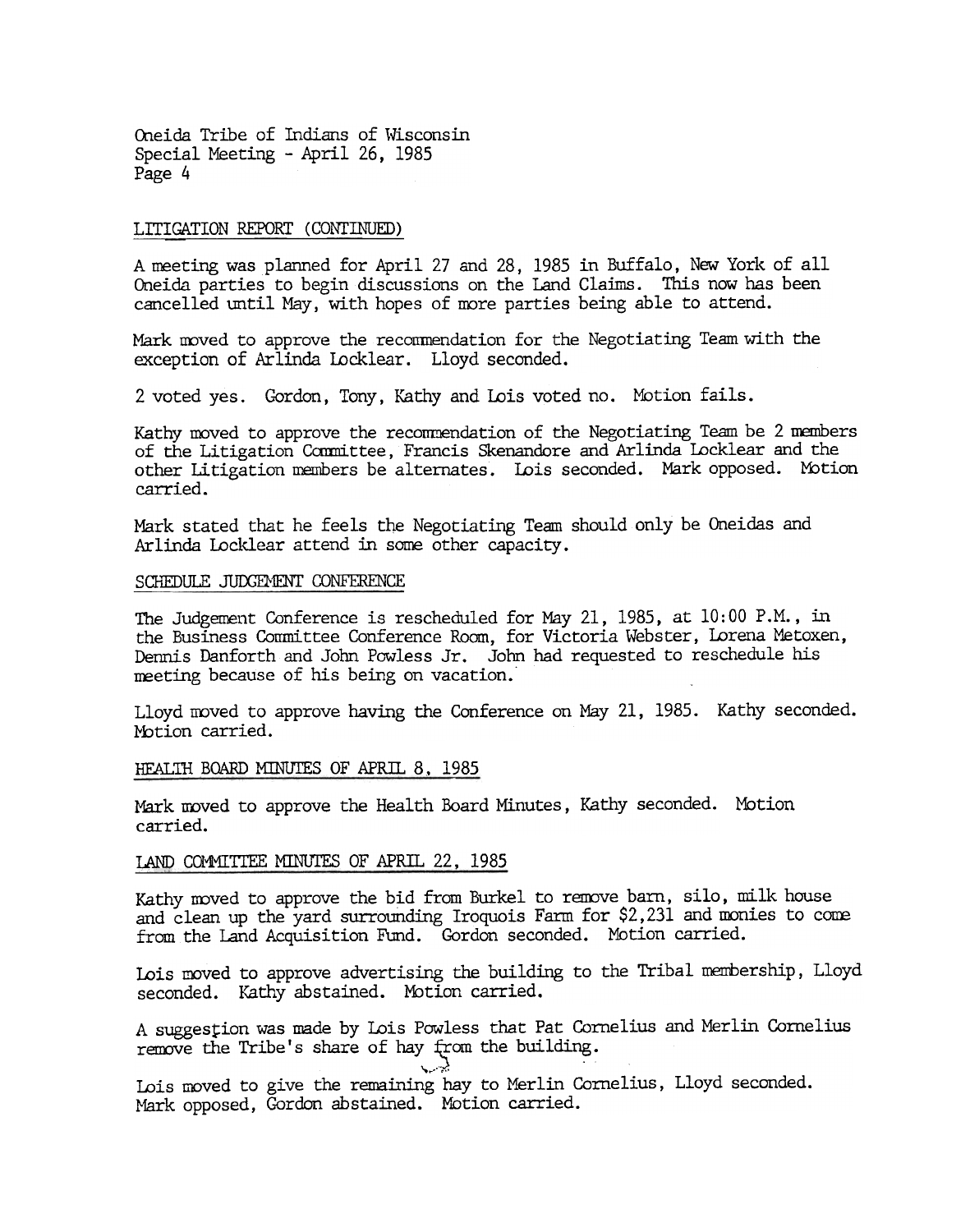## LAND COMMITTEE REPORT (CONTINUED)

Discussion on funds categorized on a percentage scale. Kathy moved to approve the use of guidelines for future purchases, bearing in mind it is not concrete. Lois seconded. Gordon abstained. Mbtion carried.

The following properties were previously referred to Province Realty to negotiate for the Tribe. The Land Committee discussed all the properties and made the following recommendations:

- James Van Schyndel ("EE") asking price \$39,000 for house and 1. approximately one (1) acre. Request to refer to Negotiation Committee.
- (recorded) into 50 lots total acreage is 20 acres. Request to refer to Negotiation Committee.
- Harold Hendricks (Hwy 54) Caldwell Bankers asking price  $$63,800$  for 34.09 acres. Request to refer to Negotiations Committee.
- 2. Steve Classon (West Point Road) asking \$200,000 is subdivided and the secondary inherence Classon (West Point Road) Calckell Bankers asking price  $\frac{300000 \text{ ft}}{34.09 \text{ arcres}}$ . Request to refer to Negotiations Com Gordy Larson (Seminary Road) - asking price \$140,000 for 57 acres or house and two (2) acres for \$69,900. Request to refer to Negotiations Committee.
	- 5. Douglas Pierre asking \$55,000 for 49 acres located behind Lutheran Church. Request to refer to Negotiations Committee.

Mark moved to approve recommendations 1 through 5, Tony seconded. Motio carried.

The follcwing new properties were tabled by the Land Conmittee at the last neeting in March:

Jack Paulson - property on Town Road. Request to consider at this time.

Mark moved to approve, Kathy seconded. Motion carried.<br>
7. Norman Austin - on Advent Road - Request not to a<br>
undesirable land at this time.<br>
Gordon moved to approve, Kathy seconded. Motion carried. Norman Austin - on Advent Road - Request not to consider this offer of undesirable land at this time. 7.

Gordon moved to approve, Kathy seconded. Motion carried.